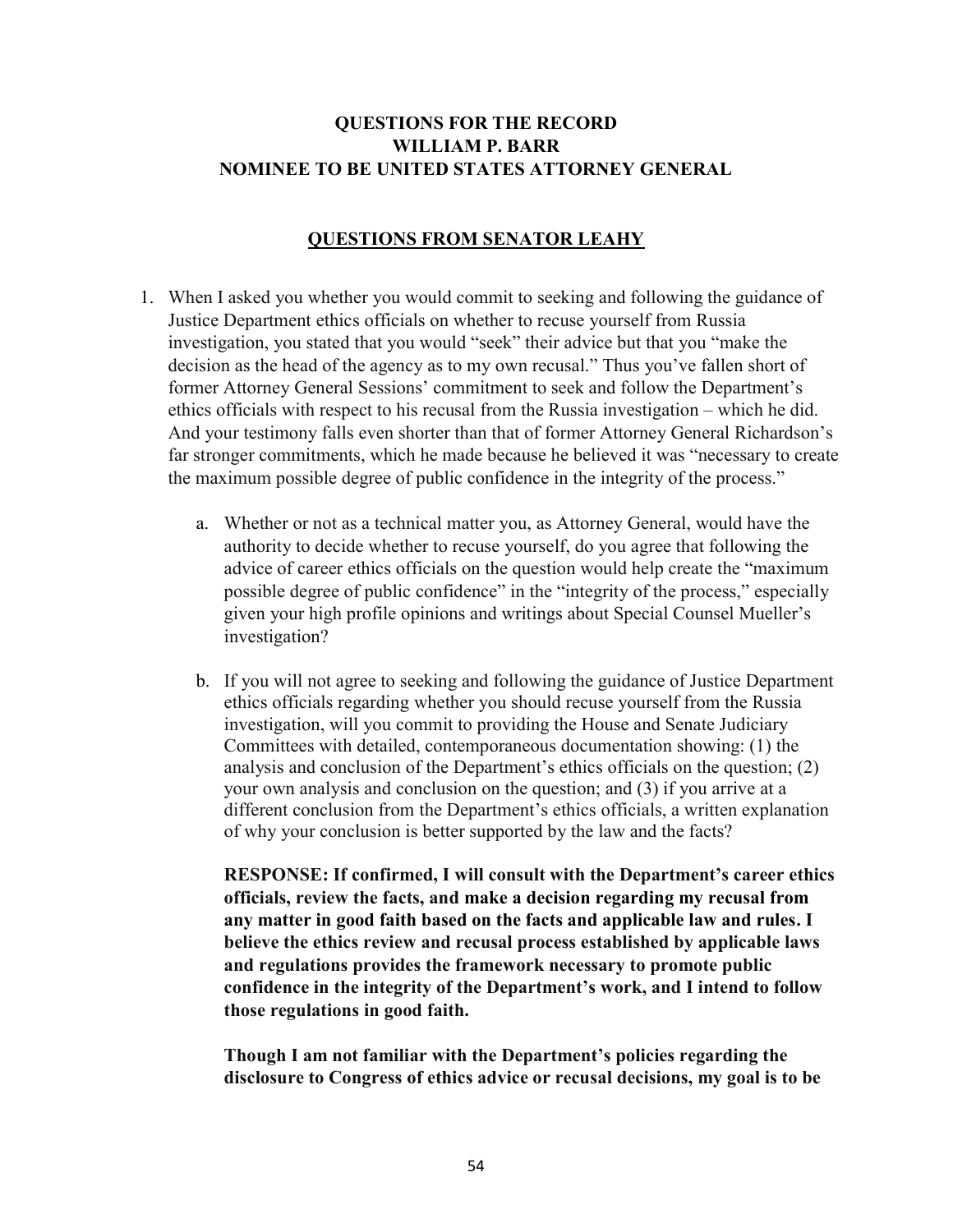#### as transparent as possible while following the Department's established policies and practices.

- 2. I asked during your confirmation hearing about your view, as reported in the New York Times in November 2017, that you saw more basis for a federal investigation of the Uranium One deal than an investigation into potential collusion with Russia. You stated to the New York Times at the time that by not pursuing the Uranium One deal, along with investigating the Clinton Foundation, the Justice Department was "abdicating its responsibility." In response on Tuesday, you disputed the New York Times' characterization of your assertion regarding Uranium One. You testified that the Uranium One assertion was not in quotes and you were actually making a broader point about the need for the Department to launch investigations in an even-handed, consistent way. You referenced John Huber, the United States Attorney for Utah, who was later appointed, in the spring of 2018, by then-Attorney General Sessions to investigate multiple matters of political interest to Republicans. After this exchange, the New York Times took the unusual step of releasing your email revealing your full comment, which included, in relevant part, "I have long believed that the predicate for investigating the uranium deal, as well as the [Clinton] Foundation, is far stronger than any basis for investigating so-called 'collusion.'"
	- a. On what basis did you claim in November 2017 that the Uranium One deal was deserving of a federal investigation?
	- b. Do you still believe that the Justice Department is "abdicating its responsibility" to the extent that it is not pursuing the Uranium One matter?
	- c. Do you still believe that the predicate for investigating Uranium One is "far stronger" than for investigating collusion between Russia and the Trump campaign?
	- d. If a president calls for a politically motivated criminal investigation, what is the proper role for the Attorney General? Do you believe an Attorney General must conduct a preliminary review to determine if further investigation is warranted? If so, what could this review entail?

RESPONSE: My November 2017 comments to the New York Times were based on media reporting regarding the Uranium One case and the Special Counsel's investigation. I did not have any information regarding the actual predicates for either matter. As I explained during my hearing before the Committee, the point I was attempting to make in my comments was that the Department of Justice should apply the rules for commencing investigations in a fair and evenhanded manner. Politics should never be part of the analysis of whether to launch a particular criminal investigation or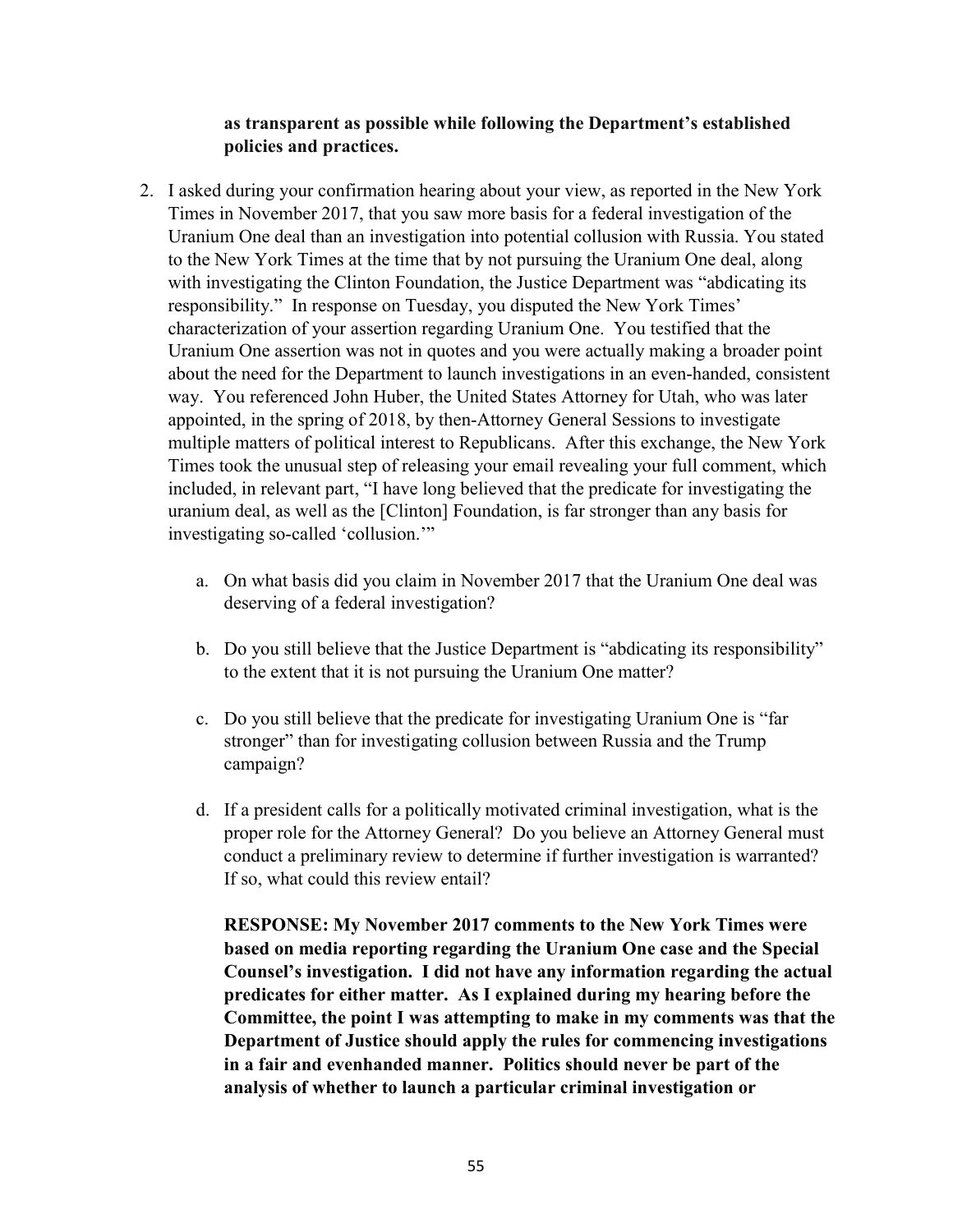prosecution. I am not aware of the extent to which the Uranium One case has been pursued by the Department of Justice, but as I noted during my hearing, it is my understanding from public reporting that U.S. Attorney John Huber may be looking into the matter.

Finally, although it is not inappropriate per se for the President to express a view on the need for a criminal investigation, the Department must always ensure that any investigation is appropriate on the law and the facts before moving forward.

3. During any conversation with President Trump, including the one in summer 2017 regarding legal representation and recently regarding your nomination, did you discuss the Russia investigation? If yes, what was said?

RESPONSE: As I described in my testimony, in summer 2017, I met briefly with the President at the White House. Prior to the meeting, and again during the meeting, I indicated that I was not in a position to represent him in connection with the Special Counsel's investigation. During the meeting, the President reiterated his public statements denying collusion and describing the allegations as politically motivated. I did not respond to those comments. The President also asked my opinion of the Special Counsel. As I testified, I explained that I had a longstanding personal and professional relationship with Special Counsel Mueller and advised the President that he was a person of significant experience and integrity.

On November 27, 2018, I met with the President and then-White House Counsel Emmet Flood to interview for the position of Attorney General. After the President offered me the job, the conversation turned to issues that could arise during the confirmation process. I recall mentioning that I had written a memorandum regarding a legal issue that could arise in the Special Counsel's investigation, and that the memorandum could result in questioning during my confirmation hearing. I do not remember exactly what I said, but I recall offering a brief, one-sentence description of the memorandum. The President did not comment on my memorandum. There was no discussion of the substance of the investigation. The President did not ask me my views about any aspect of the investigation, and he did not ask me about what I would do about anything in the investigation.

On December 5, 2018, following President Bush's funeral, President Trump asked me to stop by the White House. We spoke about a variety of issues, and were joined for much of the discussion by then-White House Counsel Emmet Flood and Vice President Pence. We have also spoken via phone several times as part of the selection and nomination process for the Attorney General position. In all of these conversations, there was no discussion of the substance of the Special Counsel's investigation. The President has not asked me my views about any aspect of the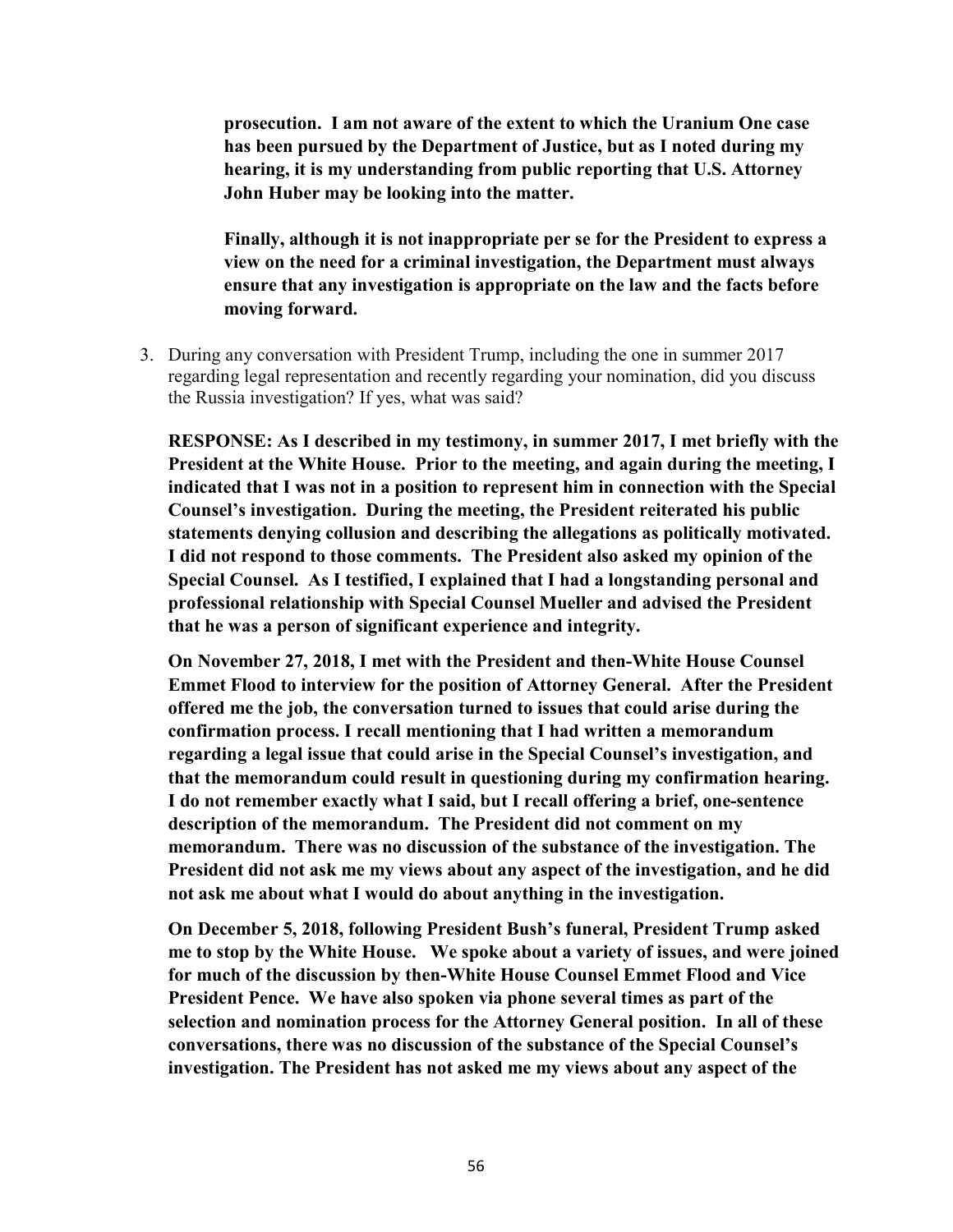### investigation, and he has not asked me about what I would do about anything in the investigation.

- 4. I am very concerned with press freedom around the world, and especially the increasing attacks on journalists in the United States. During your hearing, Senator Klobuchar asked you if the Department of Justice would jail reporters for doing their jobs, and you stated that you could think of a situation where a journalist "could be held in contempt."
	- a. Can you give specific examples of situations in which you would consider attempting to jail a journalist?

RESPONSE: As I noted during my confirmation hearing, I understand that the Department has policies and practices governing the use of law enforcement tools, including subpoenas, court orders, and search warrants, to obtain information or records from or concerning members of the news media in criminal and civil investigations. I take these policies seriously and did not mean to suggest I would deviate from the existing restrictions. As I mentioned, in light of the importance of the newsgathering process, as well as the First Amendment, I understand that the Department views the use of tools to seek evidence from or involving the news media as an extraordinary measure, using such tools only after all reasonable alternative investigative steps have been taken, and when the information sought is reasonably required for a successful investigation or prosecution.

b. President Trump regularly expresses his displeasure with many news organizations and reporters by name. How would you ensure that any actions the Department takes are not driven by the President's politically motivated animosity, or are not tainted by the appearance of a political motivation?

RESPONSE: As I stated many times throughout my hearing, every enforcement decision at the Department of Justice must be based strictly on the laws and the facts, not on partisan, political, or personal interests. If confirmed, I will ensure that the Department abides by this principle.

- 5. When President Trump fired former Acting Attorney General Sally Yates for refusing to defend his Muslim Ban, you wrote an op-ed defending his decision and criticizing Yates. You argued that when the "president determines an action is within his authority — even if that conclusion is debatable" — the Attorney General's responsibility is to "advocate the president's position in court."
	- a. Is that how you still see the role of the Attorney General to execute a president's policy and defend his actions even when his authority is highly questionable or appears to be flawed?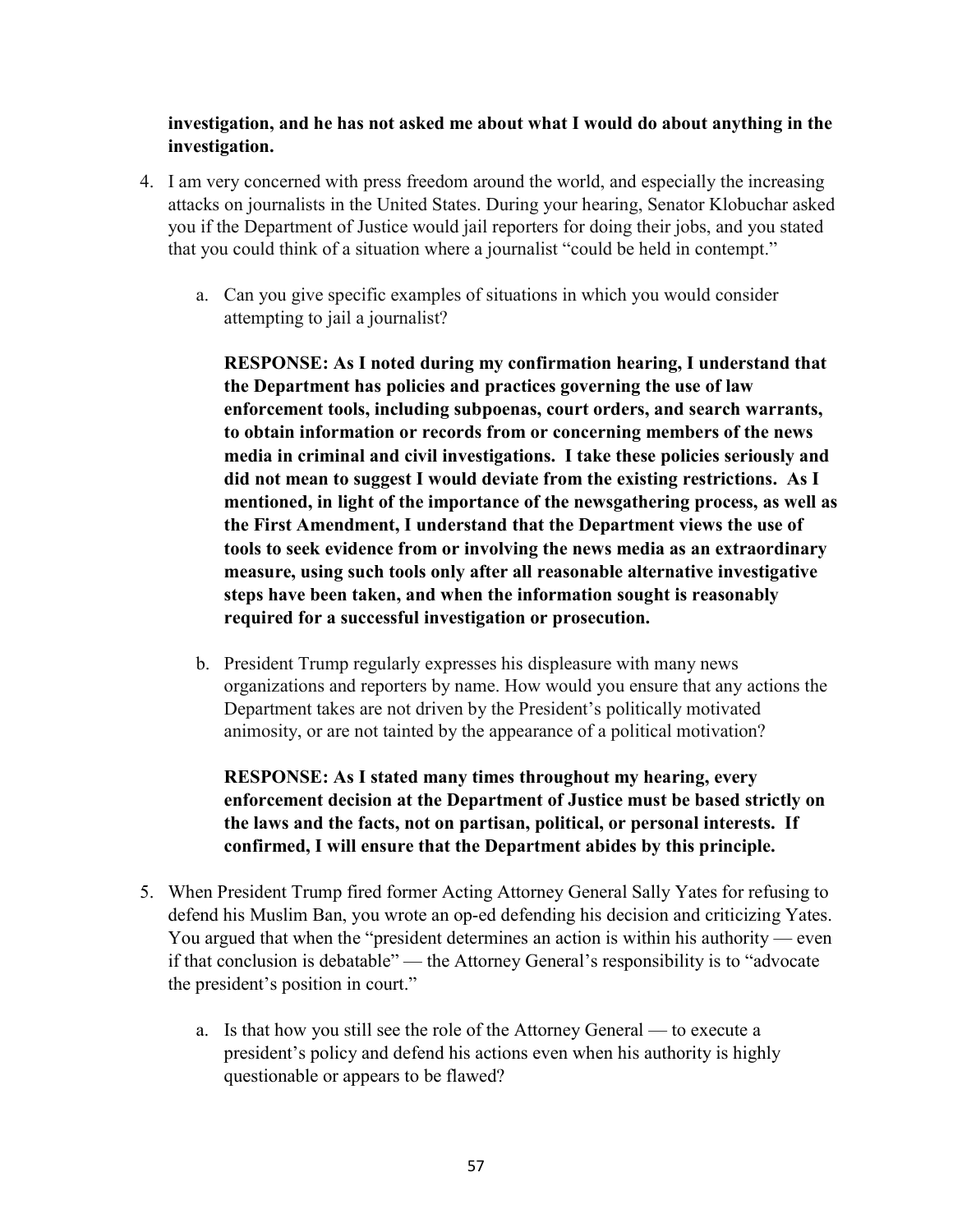RESPONSE: As I wrote in the op-ed, "[w]hile an official is always free to resign if she does not agree with, or has doubts about, the legality of a presidential order," the Attorney General has "no authority and no conceivable justification for directing the department's lawyers not to advocate the president's position in court."

b. If an Attorney General cannot support a president's policy, do you believe the only option available to him or her is to resign?

RESPONSE: As I've stated elsewhere, one role of the Attorney General is to serve as a legal and policy adviser to the President. Indeed, that is one of the roles that Congress has envisioned for the Attorney General since the Judiciary Act of 1789. If the Attorney General does not support a policy, he can also press his case with the President.

6. In the 1990s you often attributed the nationwide spike in crime to a "breakdown of traditional morality" and the "promotion of secularism." This is how you described it on Larry King Live in 1992: "We have the highest crime rate in the world, and that's unfortunate. And I think that has to do with a lot of aspects about our society—our heterogeneity, and so forth." Can you explain what you meant by this comment? Did you believe that our nation's diversity led to increased crime?

RESPONSE: As I explained in my opening statement, we are a pluralistic and diverse community and becoming ever more so. That is, of course, a good thing – indeed, it is part of our collective American identity. The quote from the 1990s to which you refer was part of a larger conversation in which I was discussing the Department of Justice's policies to combat crime, and Mr. King asked "[w]hat kind of statement is that about our society?" After that quote, I continued to note that "the fact remains that if you commit a crime in the United States your chances of going to prison are the same as in Canada and the United Kingdom. So we're not more punitive than other countries. The problem that we have is that we have a higher crime rate. But still, when all is said and done, we have less than 1 percent of the population that's committing most of the predatory violence in our society, and they're repeat offenders." As I have said in this and other contexts, the determinants of higher crime rates are complex and include many factors. During my tenure as Attorney General, the Department fought crime and directed that fight at what we believed were the root causes of crime. In the intervening years, I believe it can be demonstrated that our nation has brought down the crime rate due to many of these policies, all while diversity has increased in our country. I do not believe that our nation's diversity led to increased crime.

7. You've long been a proponent of mass incarceration, arguing in 1994 that "increasing prison capacity is the single most effective strategy for controlling crime." You also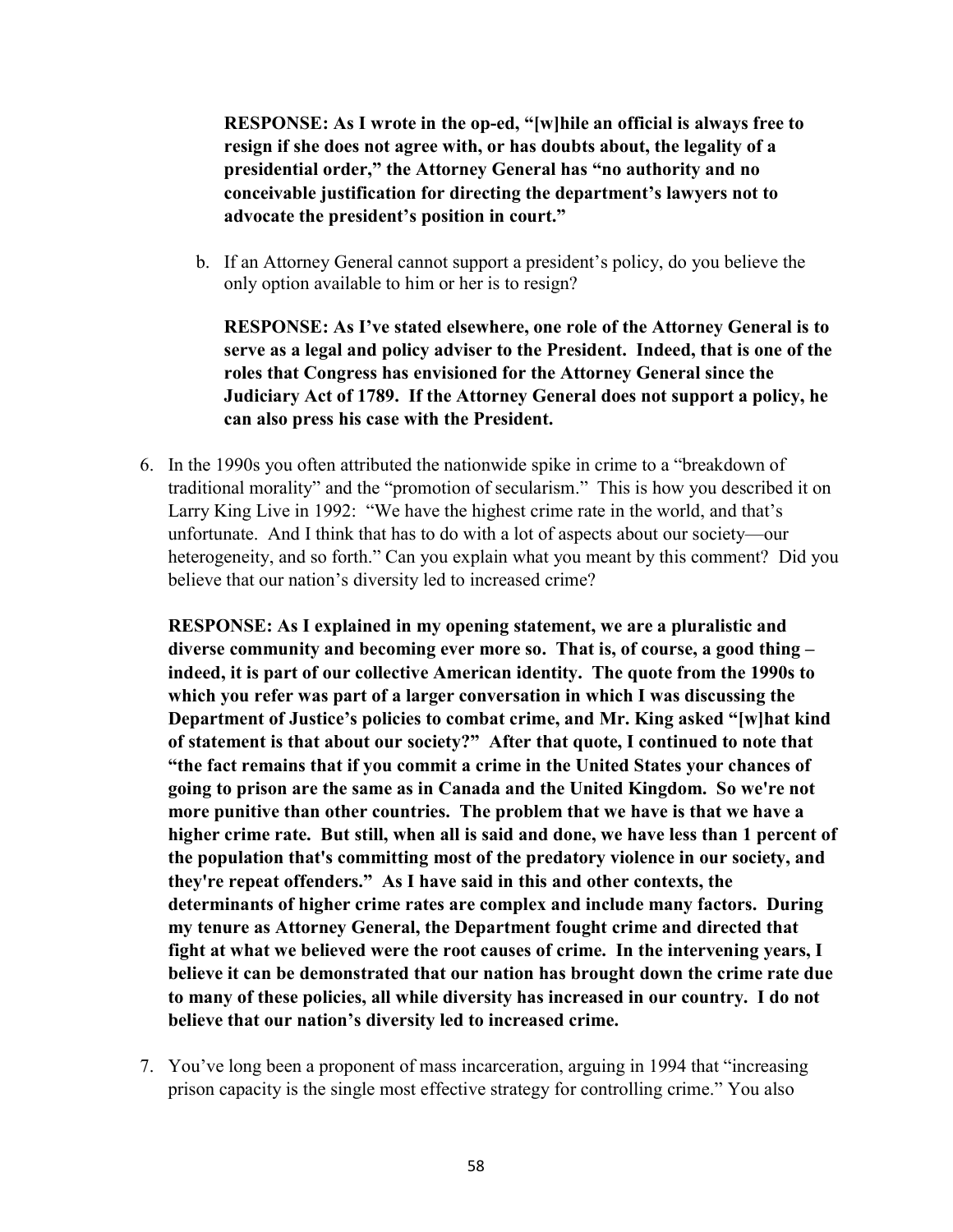testified during your hearing that your views were shaped by the nation confronting a rise in crime during the early 1990s.

- a. Do you still believe that increasing prison capacity is the most effective strategy for controlling crime?
- b. In recent years, in dozens of states across the country, prison rates and crime rates have fallen together. How do you explain that?

RESPONSE: When I was Attorney General, violent crime had been surging throughout the United States. During my time as Attorney General, the Department implemented a concept called "Weed and Seed." This program focused on removing violent criminals and repeat offenders from high-crime areas while delivering vital social services to improve neighborhoods in partnership with local communities. This program, among other enforcement actions, helped reduce crime rates and was an effective strategy for controlling crime. By 2017, the violent crime rate was only a quarter of what it was in the early 1990s. I continue to believe that this, and other similar programs, was an effective strategy for controlling crime.

8. During a 1995 panel you claimed that social programs fail to reduce crime and may even exacerbate it. In an article you published in the Michigan Law and Policy Review in 1996 titled "A Practical Solution to Crime in our Communities," you argued, in part, for the reduction of social programs that, in your view, increase rates of crime. Do you still agree with these ideas?

RESPONSE: When I was in Department leadership, the crime rate had quintupled over the preceding 30 years and peaked in 1992. I believed that an "either/or" approach to crime, where policy makers could either engage in effective law enforcement or fund social programs, had contributed to this problem. Crime in this country has since declined dramatically. I continue to believe that for social programs to work, we need the involvement of and partnership with local communities in addition to effective law enforcement.

9. In 2001, you stated the illicit drug trade should be treated like a national security issue, and that for those involved in trafficking organizations, "there are only two end games: You either lock them up or you shoot them, one or the other." You also said "I believe you can use law enforcement to some extent, particularly in the U.S., but the best thing to do is not to extradite Pablo Escobar and bring him to the United States and try him. That's not the most effective way of destroying that organization." Of course, that is exactly what is happening in the Eastern District of New York right now, with the trial of Joaquin "El Chapo" Guzman. If the options are to either lock them up or shoot them, and you don't believe the U.S. government should be extraditing people like Escobar, what exactly were you proposing the U.S. government do?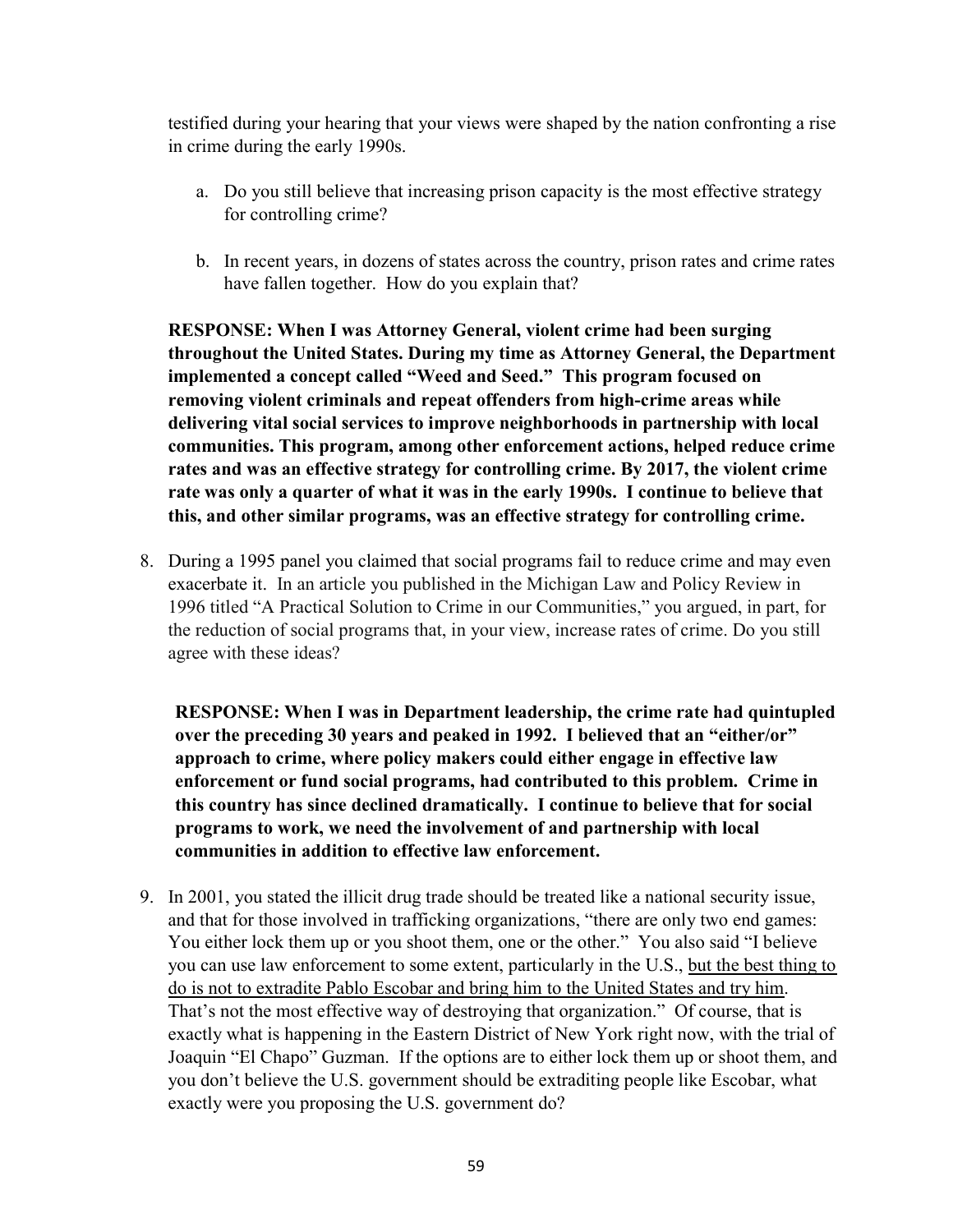RESPONSE: The point I was raising in 2001 was that in combatting transnational drug trafficking organizations (DTOs), we should always evaluate, based on all the facts and circumstances, how we can most effectively neutralize a specific threat being posed to the United States and our citizens, consistent with our laws and Constitution. Extradition and prosecution in the United States of drug traffickers, including senior DTO leaders, have of course played a critical role in furthering American security and safety.

10. During your previous confirmation hearing, you testified that you "wouldn't defend regulations . . . if [you] don't think the regulation is consistent with Congress's intent." One of the core statutes governing asylum, 8 U.S.C. § 1158, states that any alien who arrives in the United States "whether or not at a designated port of arrival . . . may apply for asylum." Despite this statute, President Trump recently issued a rule categorically denying asylum claims made outside of ports of entry. The Supreme Court has upheld a nationwide injunction temporarily halting this rule, but the Justice Department is appealing it. If confirmed, would you instruct the Justice Department to continue defending President Trump's asylum rule even though it is facially inconsistent with congressional intent and the explicit wording of an unambiguous statute?

## RESPONSE: Because this issue is in active litigation, it would not be appropriate for me to comment on it specifically. I am committed to ensuring that the Department faithfully enforces the immigration laws enacted by Congress and supports policies set by the President consistent with the law.

11. The Office of Legal Counsel, which you headed for a year under President George H.W. Bush, is a powerful gatekeeper responsible for determining the legality of the President's proposed actions. If the President proposes an action—say, declaring a national emergency—based on a characterization of the facts that is demonstrably false, does the OLC have any responsibility to scrutinize those falsehoods as part of its review?

RESPONSE: In my experience, when the Office of Legal Counsel reviews proposed executive orders, it seeks, to the greatest extent possible, to verify the factual and legal predicates for the proposed action, relying upon the experience and expertise of others in the Executive Branch.

12. You have praised former Attorney General Jeff Sessions for "breaking the record for prosecution of illegal-entry cases" and increasing illegal re-entry prosecutions "by 38 percent." While illegal immigration is no doubt a problem we must address, the Justice Department has finite resources. On November 14, 2018, I wrote a letter to acting Attorney General Matthew Whitaker inquiring whether resources for prosecutions of serious criminal offenses were being re-directed toward immigration prosecutions. Indeed, as immigration prosecutions were ramped up under former Attorney General Sessions, across the border prosecutions of other crimes steadily decreased — without any indication that the rate of these crimes actually subsided. Would you continue the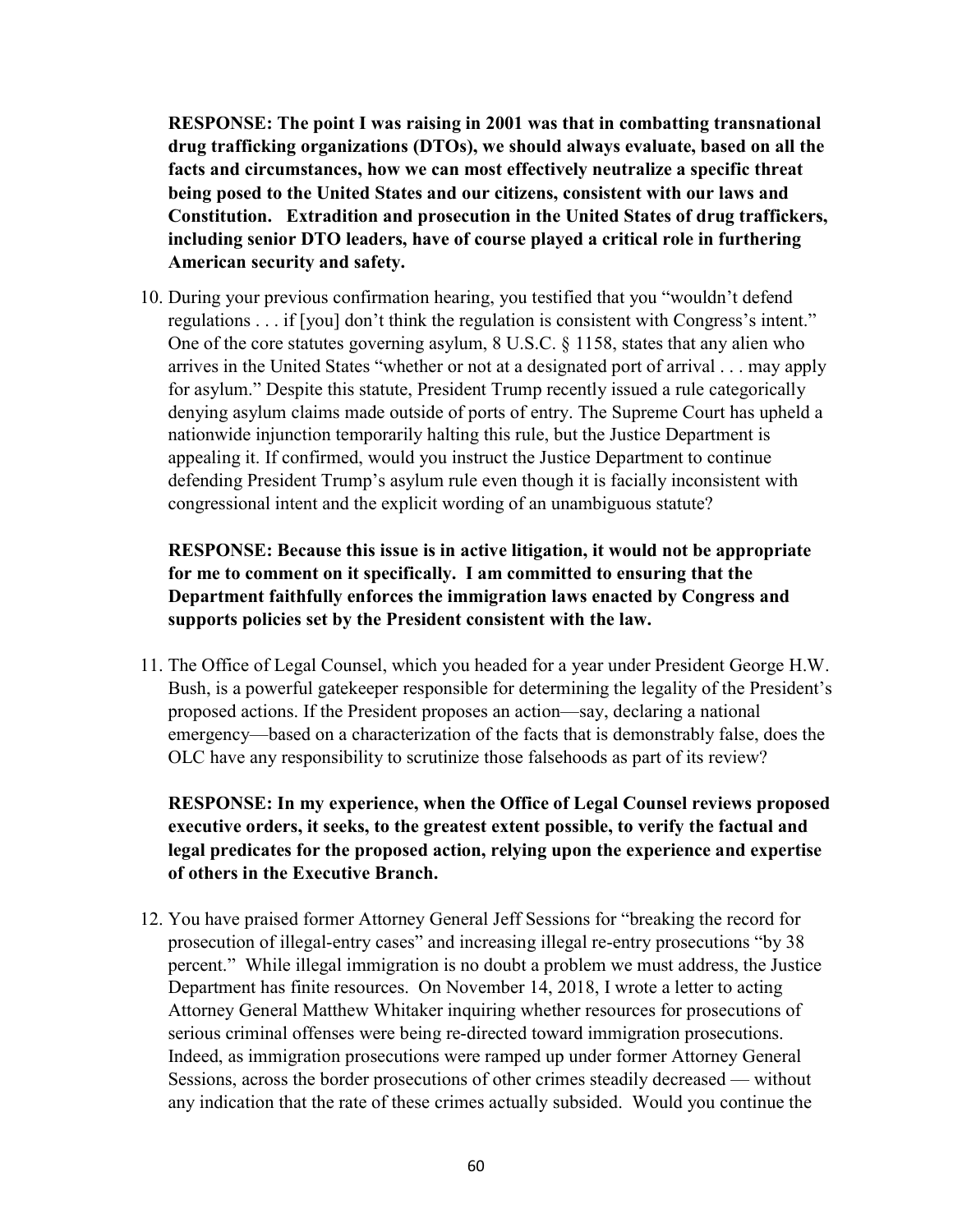Department's recent aggressive focus of prosecutorial resources on low level immigration offenses even if the result is the Department is unable to prosecute other serious crimes it once handled?

RESPONSE: The Administration has deemed enforcement of immigration-related offenses a priority. Immigration offenses should be considered for prosecution just as any referral from a law enforcement partner would be considered. As to the remainder of this question, I cannot speculate on a hypothetical question about how I would respond to such a situation, particularly since, as a private citizen, I have little knowledge of particular facts relevant to Department prosecutorial decisionmaking. As in all matters, I would look at the individualized facts in determining an appropriate course of action.

- 13. I asked you during the hearing about whether your views of the third party doctrine have evolved given the Supreme Court's recent decision in Carpenter v. United States; you testified you had not reviewed the decision. Please do so and respond to the following:
	- a. Do you still believe that "no person has Fourth Amendment rights in . . . records left in the hands of third parties"?

RESPONSE: In Carpenter, the Supreme Court carved out a narrow exception to the longstanding third-party doctrine for cell-site location information possessed by the service provider. That decision is now the law, and I am committed to following it if I am confirmed as Attorney General.

b. Do you believe that there comes a point at which collection of data about a person—e.g., metadata, geolocation information, etc.—becomes so pervasive that a warrant would be required, even if collection of one bit of the same data would not?

RESPONSE: I cannot speculate on a hypothetical question. As in all matters, if confirmed, I would look at the individualized facts of the situation and follow the law and any policies of the Department in determining, in consultation with the Solicitor General, the appropriate legal position in any particular case.

14. In 1987, the D.C. Circuit Court of Appeals held that Georgetown University's refusal to grant equal rights on campus to two LGBTQ affinity groups constituted a violation of D.C.'s Human Rights Act, which prohibits sexual orientation discrimination by educational institutions. In an article published in The Catholic Lawyer in 1995, you wrote that these types of laws seek to "ratify" conduct that was previously considered immoral, and this consequently dissolves any form of moral consensus in society. Do you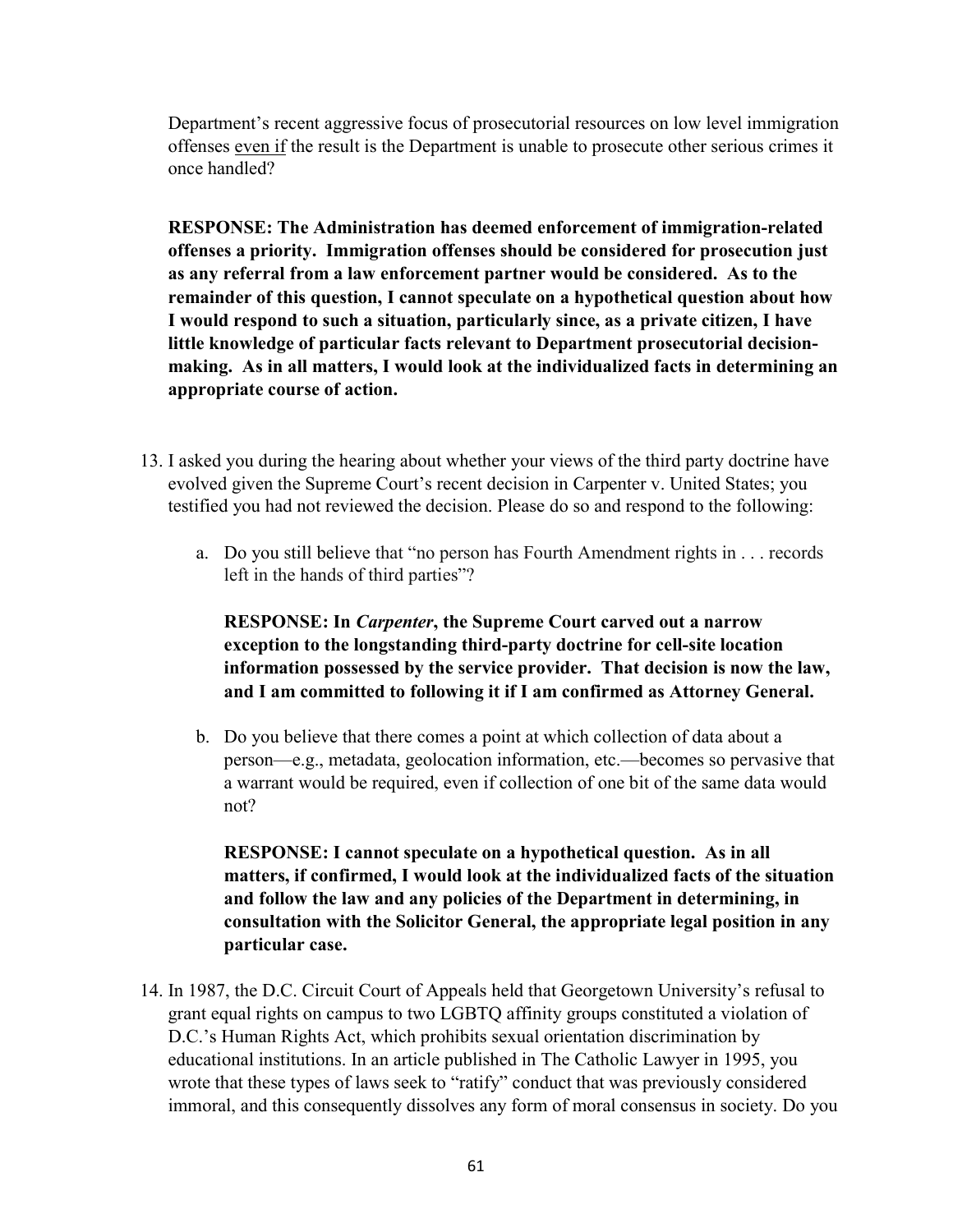still believe that laws granting equal protection to LGBTQ individuals "dissolve any form of moral consensus in society"?

RESPONSE: This question does not accurately convey my views as expressed in the article. If confirmed, I would faithfully enforce federal laws that protect LGBTQ individuals against discrimination.

- 15. The Violence Against Women Act was enacted in 1994, a year after you left the Department of Justice. Senator Crapo and I worked together to reauthorize the act in 2013. Our 2013 reauthorization expanded protections for many of the most vulnerable among domestic violence and sexual assault survivors – students, immigrants, LGBT victims, and those on tribal lands.
	- a. Will you commit to support the implementation of these life-saving protections contained in the 2013 reauthorization?

RESPONSE: If I am confirmed, I will enforce all federal laws, including the 2013 reauthorization of VAWA. It is my understanding that VAWA's grant programs contain a number of provisions designed to ensure that services reach vulnerable victims, including funding for outreach and services to underserved populations, culturally specific victim services, specialized programming for children and youth, and tribal governments' strategies to combat violence against Native women. I am firmly committed to ensuring that VAWA programs, and the funds made available by Congress, are employed in the most effective manner possible in furtherance of their stated missions.

b. During your prior tenure as Attorney General, how did you approach the Department's responsibility for prosecuting crimes committed on Indian Reservations? How do you intend to ensure that the investigation and prosecution of crime on Native reservations is a priority going forward?

RESPONSE: Then, as now, the U.S. Attorneys were primarily responsible for prosecuting serious crimes in Indian country. In my first tenure as Attorney General, I relied on the Native American Issues Subcommittee (NAIS) of the Attorney General Advisory Committee regarding matters concerning Indian country crime. I will look to the NAIS again, as well as the Office of Tribal Justice, to ensure that prosecution of crime in Indian country continues to be a priority at the Department. I also support innovative projects such as the Office on Violence Against Women's Tribal Special Assistant US Attorneys program, which encourages joint tribal and federal prosecution of domestic violence and sexual assault offenses.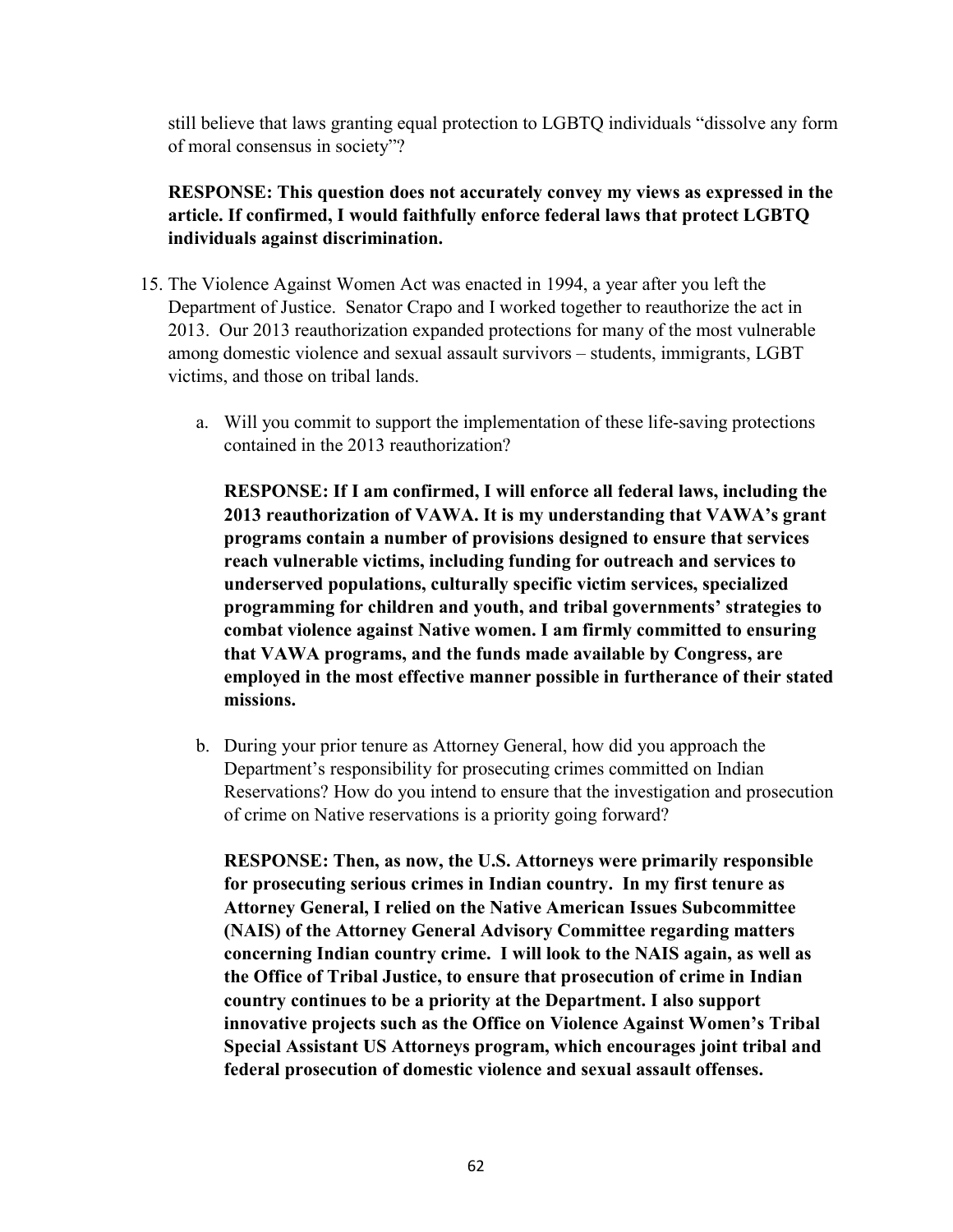c. Will you commit to visiting a tribal court implementing VAWA jurisdiction within your first year, should you be confirmed?

# RESPONSE: I would be very interested in visiting Indian country. If confirmed, I will work with relevant components at the Department, including the Office of Tribal Justice and the Office of Violence Against Women, to determine an appropriate time and place for a visit.

16. According to Article II, Section 4 of the U.S. Constitution, "The President, Vice President and all civil Officers of the United States, shall be removed from Office on Impeachment for, and Conviction of, Treason, Bribery, or other high Crimes and Misdemeanors." In your view, what constitutes a high Crime or Misdemeanor?

# RESPONSE: I have not studied this question in any detail. If confirmed, and if the matter came before the Department, I would likely consult with the Office of Legal Counsel on the matter.

- 17. President Trump has stated many times that voter fraud is rampant in this country and has claimed that millions of votes were illegally cast in favor of Hillary Clinton during the 2016 presidential election. Most recently, President Trump said that people go vote, get back in their cars, put on a disguise and go back in and vote again.
	- a. Are you aware of any credible evidence to substantiate either of President Trump's claims?
	- b. Is it important that when a president makes assertions relevant to the integrity of our voting systems, as well as relevant to potential federal crimes under the purview of the Justice Department, that he or she have a factual basis for doing so?

RESPONSE: I have not studied the issues raised by this question in great detail and therefore am not familiar with data and statistics on this matter. As I mentioned in my opening statement to the Committee, in a democracy like ours, the right to vote is paramount. Fostering confidence in the outcome of elections means ensuring that the right to vote is fully protected. If confirmed, ensuring the integrity of elections will be one of my top priorities.

18. When asked by Senator Feinstein about the Constitution's prohibition on emoluments, you testified that you believed "there is a dispute as to what the emoluments clause relates to," and that you "couldn't even tell [Senator Feinstein] what it says." In 2016, then-Chairman Grassley and Senator Tillis questioned then-Attorney General Lynch on whether the receipt of any payment "from a foreign government or an instrumentality of a foreign government" by a spouse of an executive branch officer violated the Constitution.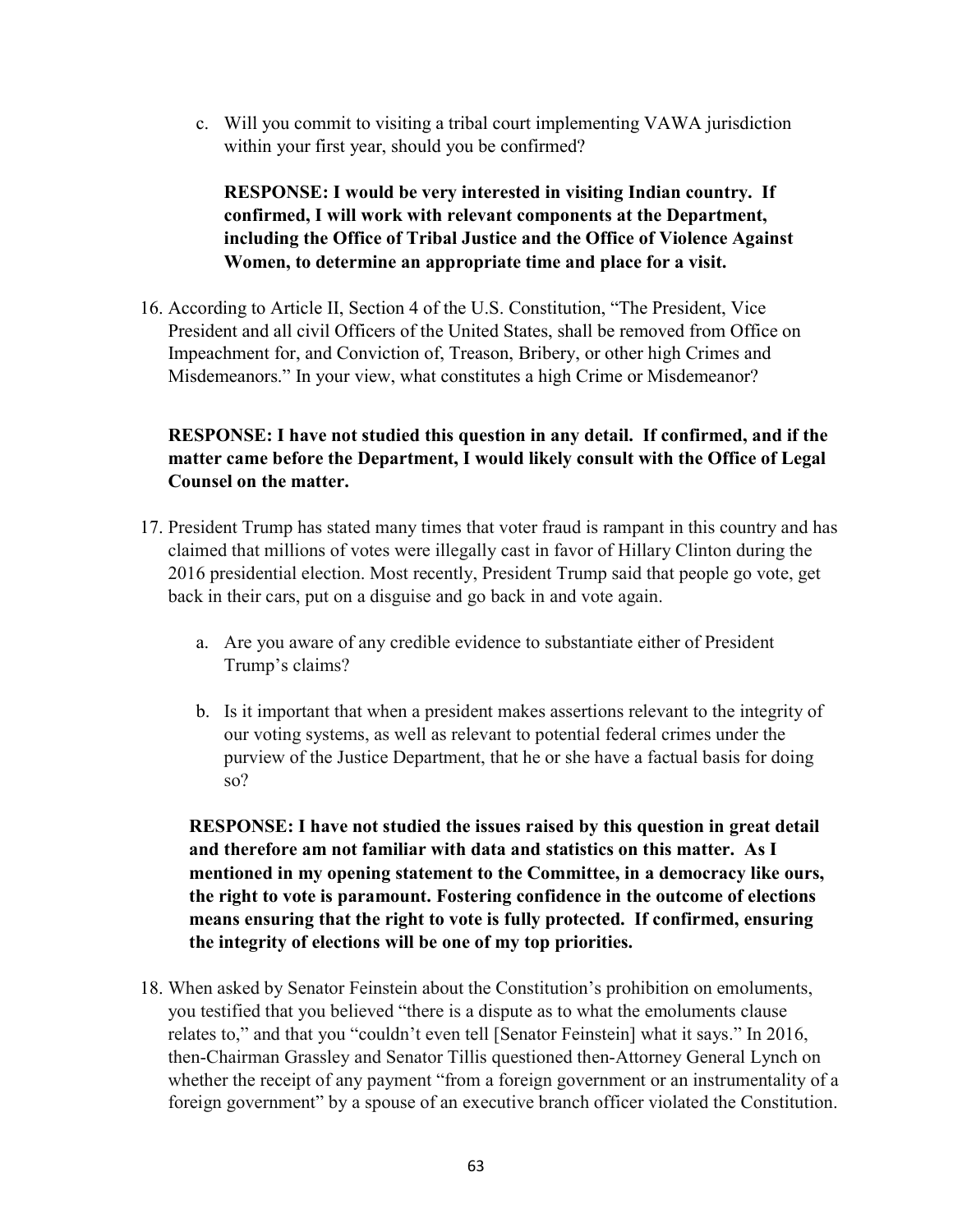Such questions are even more pressing when it is the constitutional officer himself receiving such payments. Given the interest from senators, I trust you have had an opportunity to review the Emoluments Clause since last week. The actual text states that "no person holding any office of profit or trust under [the United States] shall, without the consent of the Congress, accept of any present, emolument, office, or title . . . from any king, prince, or foreign state."

- a. Since President Trump has not divested from his businesses, does the rent paid by the Industrial and Commercial Bank of China to the President-elect for space at Trump Tower in New York raise concerns vis-à-vis the Emoluments Clause? The Bank, which is owned by the Chinese government, is according to news reports the largest tenant in Trump Tower.
- b. Does money paid by various foreign governments for the use of event space or lodging at the President's hotel here in Washington raise concerns vis-à-vis the Emoluments Clause?
- c. There are currently several lawsuits regarding a potential violation of the Emoluments Clause, including one from the attorneys general of Maryland and the District of Columbia. While subpoenas were issued a month ago, but the Department of Justice is asking for an appeals court to block this lawsuit from continuing. If confirmed as Attorney General, would you continue to appeal the decision of the District Court and attempt to end the lawsuit?

## RESPONSE: I have not studied the Emoluments Clause. My understanding is that the interpretation of the Emoluments Clause is currently the subject of active litigation in federal court. Because there is such ongoing litigation, it would not be appropriate for me to comment.

19. The General Services Administration (GSA) leases the Old Post Office Building for the Trump International Hotel in Washington, D.C. Recently, the Inspector General for the GSA issued a report stating that the agency lawyers ignored the constitutional issues that arose when they reviewed the lease after President Trump won the election in November 2016. The Inspector General concluded that, "following the 2016 election, it was necessary for GSA to consider whether President-elect Trump's business interest in the OPO lease might cause a breach of the lease upon his becoming President. The evaluation found that GSA, through its Office of General Counsel (OGC) and its Public Buildings Service, recognized that the President's business interest in the lease raised issues under the Foreign Emoluments and Presidential Emoluments Clauses of the U.S. Constitution that might cause a breach, but decided not to address those issues." This seems to suggest that there is a continuing concern with respect to conflicts of interest, the STOCK Act, and the Emoluments Clause.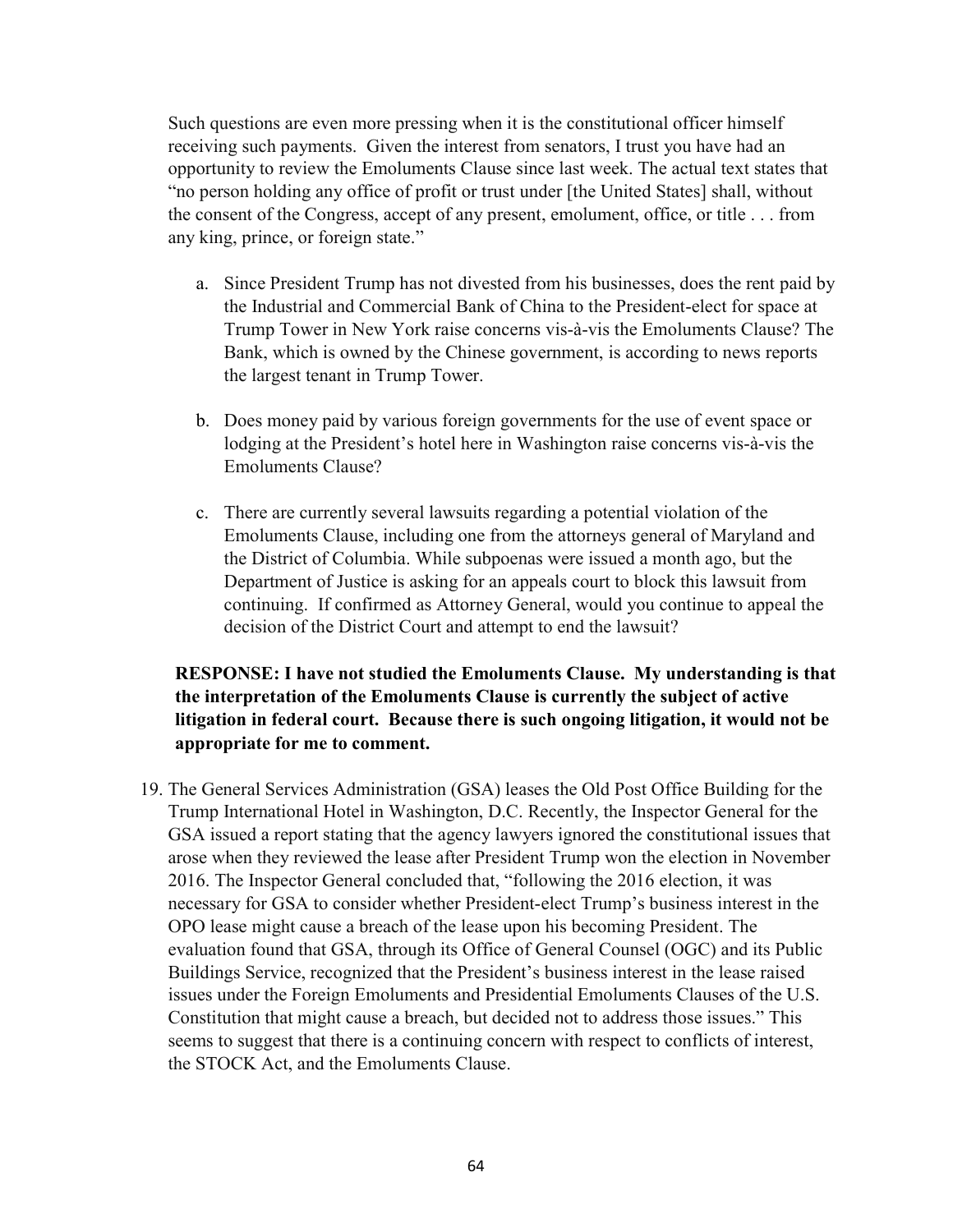- a. What is the Justice Department's role in enforcing the Emoluments Clause?
- b. If there is an apparent violation, would the Department conduct any inquiry or investigation?

RESPONSE: I have not studied the Emoluments Clause. My understanding is that the interpretation of the Emoluments Clause is currently the subject of active litigation in federal court. Because there is such ongoing litigation, it would not be appropriate for me to comment. Moreover, I am not familiar with the circumstances referenced in your question and therefore am not in a position to comment or make a commitment at this time.

- 20. Article 36 of the Vienna Convention on Consular Relations (VCCR) requires parties to the treaty to promptly inform, upon arrest, nationals of signatory nations that they have the right to meet with consular officials. The United States is a party to the VCCR, but there are a number of well documented cases in which the U.S. is not in compliance with our Article 36 obligations, and that noncompliance has strained our relationships with a number of important allies including Great Britain and Mexico. To help ensure compliance with Article 36, the U.S. Supreme Court adopted an amendment to Rule 5 of the Federal Rules of Criminal Procedure mandating that a judge presiding at the defendant's initial appearance inform "a defendant who is not a United States citizen [that he or she] may request that an attorney for the government or a federal law enforcement official notify a consular officer from the defendant's country of nationality that the defendant has been arrested."
	- a. Do you believe full compliance with Article 26 of the VCCR is important?
	- b. Will you commit to ensuring full compliance with respect to any and all undocumented immigrants who are arrested, including if the arrest was executed by the Department of Homeland Security's Immigration and Customs Enforcement, for "acts that constitute a chargeable criminal offense"?

### RESPONSE: I have not studied the issues raised by this question in detail and therefore do not have an opinion on the matter.

21. In December 2008, the Unaccompanied Alien Child Protection Act was signed into law as part of the Trafficking Victims Protection Reauthorization Act. Among other things, members of Congress worked on the 2008 and 2013 reauthorization bills to ensure that children who arrive in the United States without a parent or guardian, are, to the greatest extent practicable, provided with counsel to represent them in legal proceedings. Not only is it common sense that putting a child alone before a judge is fundamentally unfair and will not result in a just, informed outcome, but legal representation serves as an effective tool to ensure compliance with immigration laws. Studies show that the rate of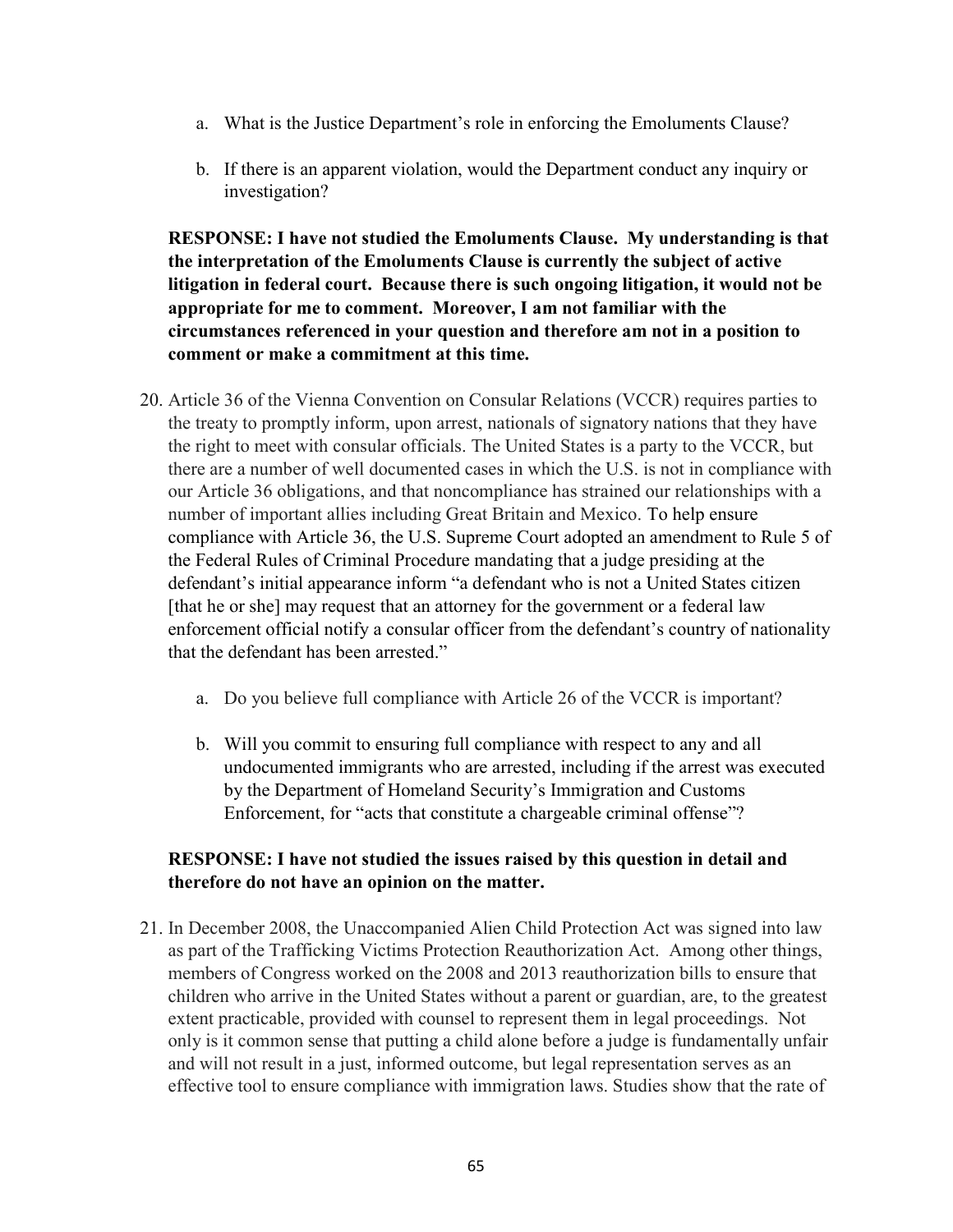unaccompanied minors who show up for immigration court increases from 60.9 percent to 92.5 percent when represented by a lawyer.

- a. Will you commit, if confirmed, to work with the Secretaries of Health and Human Services and Homeland Security to provide as many unaccompanied children as possible with legal representation?
- b. Similarly, will you commit, if confirmed, to facilitating increased collaboration between the Department of Justice's Executive Office for Immigration Review, known as EOIR, and community-based organizations to provide legal representation for migrant children separated from their parents?

RESPONSE: I am not yet familiar with the current specific operations of immigration courts in cases involving minors, but it is my general understanding that all respondents in immigration proceedings, including minors, are afforded protections established by the Immigration and Nationality Act and applicable regulations. My understanding is that, under federal law, 8 U.S.C. § 1362, all respondents have a right to counsel in immigration proceedings at no expense to the government. I also understand that the issue of counsel for minors at government expense, including for both accompanied and unaccompanied alien children, remains in litigation. It is the longstanding policy of the Department of Justice not to comment on pending matters, and thus it would not be appropriate for me to comment on this matter.

- 22. The Inspector General for the Department of Health and Human Services released a report stating that the family separation policy began in summer of 2017. Thousands of children may have been separated before a court order forced HHS to keep track of the children they were separating from their parents. HHS also says they face challenges identifying the children.
	- a. Do you believe that "zero tolerance" and family separation served as a useful deterrent to migrant families fleeing Central America?

RESPONSE: As I stated in my testimony, I do not know all the details of the Zero Tolerance Initiative and its application to family units, and therefore, I am not in a position to comment on its deterrent effects.

b. Would you consider resurrecting such policies under any circumstances?

RESPONSE: If confirmed, it will be my job as Attorney General to enforce immigration laws as they are enacted by Congress and to support policies set by the President consistent with the law. I cannot speculate on a hypothetical question about future policy decisions made "under any circumstances." President Trump's June 20, 2018, Executive Order directed that families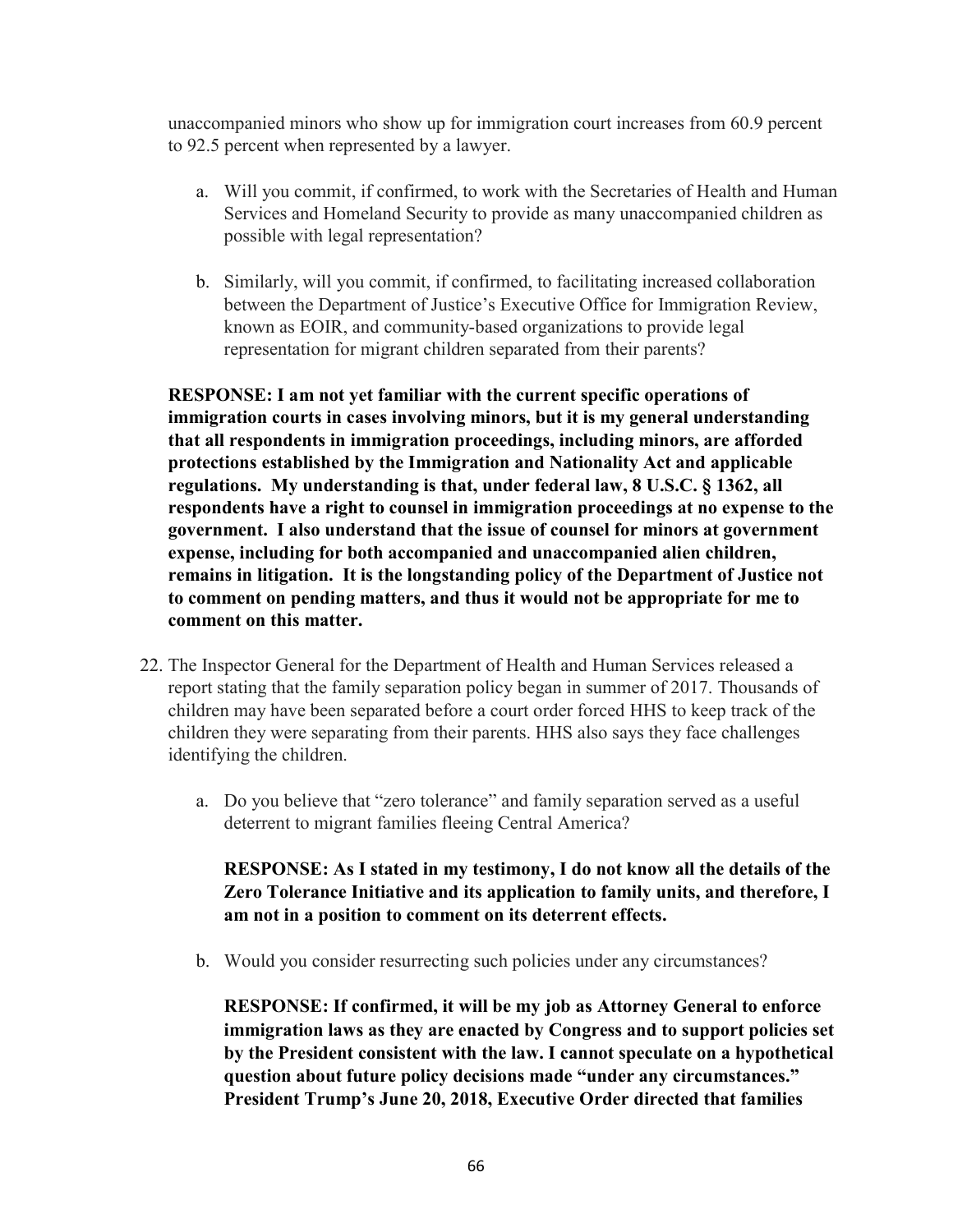#### should be kept together, to the extent practicable, during the pendency of any criminal or immigration matters stemming from an alien's entry.

23. In April 2001 at the Miller Center, you discussed your decision to intern HIV positive refugees in a separate camp on Guantanamo, stating: "We were using Guantanamo Bay, and it seemed like every other week I would be called over to meet with Colin Powell, [Dick] Cheney, and Brent Scowcroft, and they, of course, were complaining . . . . Their position was, Guantanamo is a military base, and why were all these people here, the HIV people, all these other people? How long are you going to be on our property with this unseemly business? I'd say, 'Until it's over. But we're not bringing these people into the United States.' This is a very convenient base outside the United States, and it's serving a good function. They were always complaining. I would say, what do you people do at Guantanamo? Maybe this is the highest, best use of Guantanamo. Maybe Guantanamo should be turned over to the INS [Immigration and Naturalization Service] and used as a processing center. Maybe this is the best use for the United States as opposed to whatever you people do with it. We got a little bit feisty." Ultimately, all Haitian refugees were released from Guantanamo after a federal district court found many of their constitutional rights to have been repeatedly violated. It is reported that the Departments of Justice and Homeland Security are currently considering the extra-territorial processing of asylum seekers in Mexico. Many immigration law experts believe that these proposals, like the failed Guantanamo policy, cannot be lawfully executed. Will you commit to ensuring that those who seek asylum in the United States or at our borders will have the opportunity to have their claims processed from within the United States, with all the rights provided by the Constitution and federal law accorded to them?

RESPONSE: I have no knowledge of the facts and circumstances surrounding the proposal you mention beyond what I have seen reported in the news media and, therefore, am not in a position to comment on this matter. If confirmed, it will be my job as Attorney General to enforce asylum laws as they are enacted by Congress and support policies set by the President consistent with the law.

24. A federal district court judge found that the medical conditions facing HIV positive detainees in Camp Bulkeley - directly under your control - were deplorable and insufficient. In HCC v. Sale, Judge Johnson specifically noted that military doctors had made the INS, which was under your control at the time, aware of these problems, but that your agency failed to act: "The military's own doctors have made INS aware that Haitian detainees with T-cell counts of 200 or below or percentages of 13 or below should be medically evacuated to the United States because of a lack of facilities and specialists at Guantanamo. Despite this knowledge, Defendant INS has repeatedly failed to act on recommendations and deliberately ignored the medical advice of U.S. military doctors that all persons with T-cell count below 200 or percentages below 13 be transported to the United States for treatment. Such actions constitute deliberate indifference to the Haitians' medical needs in violation of their due process rights." Haitian Centers Council Inc. v. Sale, 823 F.Supp. 1028, 1044 (EDNY 1993). During this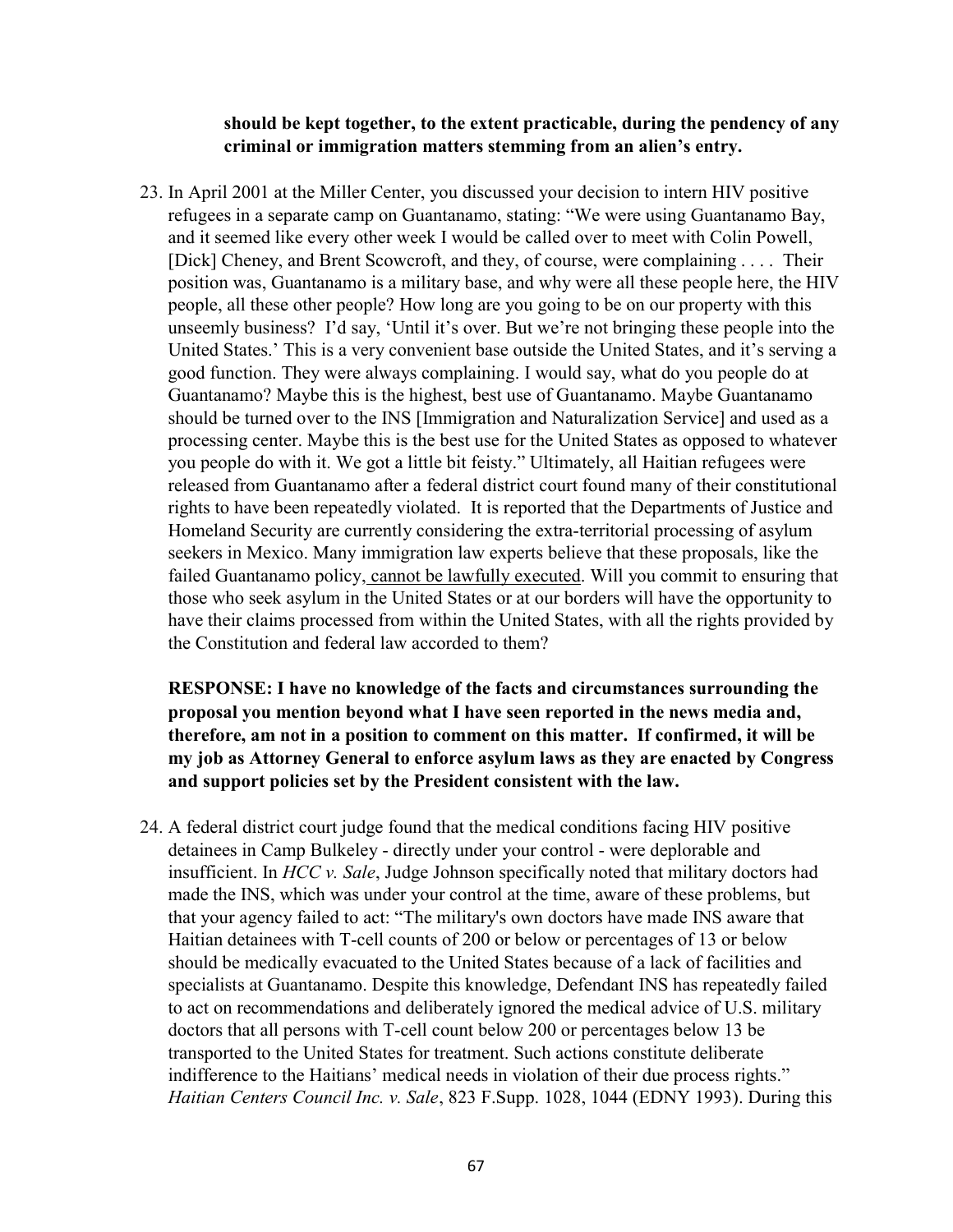period, one of your spokespeople at the INS, Duane Austin stated publicly, "We have no policy allowing people with AIDS to come enter the United States for treatment. … They're just going to die anyway, aren't they?" A federal district court judge found that the agency directly under your control acted with deliberate indifference to the medical needs of migrants in U.S. government care. Today, the Department of Justice oversees the adjudication of the cases of tens of thousands of migrants in facilities operated by ICE where medical care is again suspect. NGOs report that, consistently, at least half of deaths in ICE custody are attributable to medical negligence. Sexual abuse is reported to be rampant, and DHS's own Inspector General has found that conditions in immigration detention "undermine the protection of detainees' rights, their humane treatment, and the provision of a safe and healthy environment." What can the Department of Justice take to ensure that there is accountability for medical negligence and malfeasance committed by DHS and/or DOJ officials in the immigration detention setting?

RESPONSE: I discussed these issues in my testimony and disagree with Judge Johnson's characterization. I have no knowledge of these assertions relating to current conditions, and therefore, am not in a position to comment on this matter particularly insofar as it relates to the operations of another department in the Executive Branch.

- 25. During your hearing, you stated that you would uphold the law of marriage equality, but that there needs to be accommodations made for religious purposes. However, you stated that the Department of Justice would only have a role in banning anti-LBGTQ discrimination only if Congress passes a law.
	- a. What actions would you take, if any, if a state or local official refuses to issue a marriage license to a same-sex couple?

RESPONSE: It would not be appropriate for me to speculate on particular responses to a hypothetical situation. As in all matters, I would look at the facts and follow the law and any policies of the Department in determining what the appropriate steps might be.

b. When is it appropriate, if ever, to disregard a Supreme Court opinion, such as the one that protected same-sex marriage under the Constitution?

### RESPONSE: The Supreme Court has the final word on the interpretation of the Constitution. As I stated at my hearing, I am perfectly fine with the law as it is with respect to same-sex marriage, but accommodation of religion is also necessary.

26. In 2016, Congress reformed the Freedom of Information Act, which codified the "presumption of openness" that requires all administrations to operate with transparency as the default setting. If confirmed as Attorney General, how will you enforce the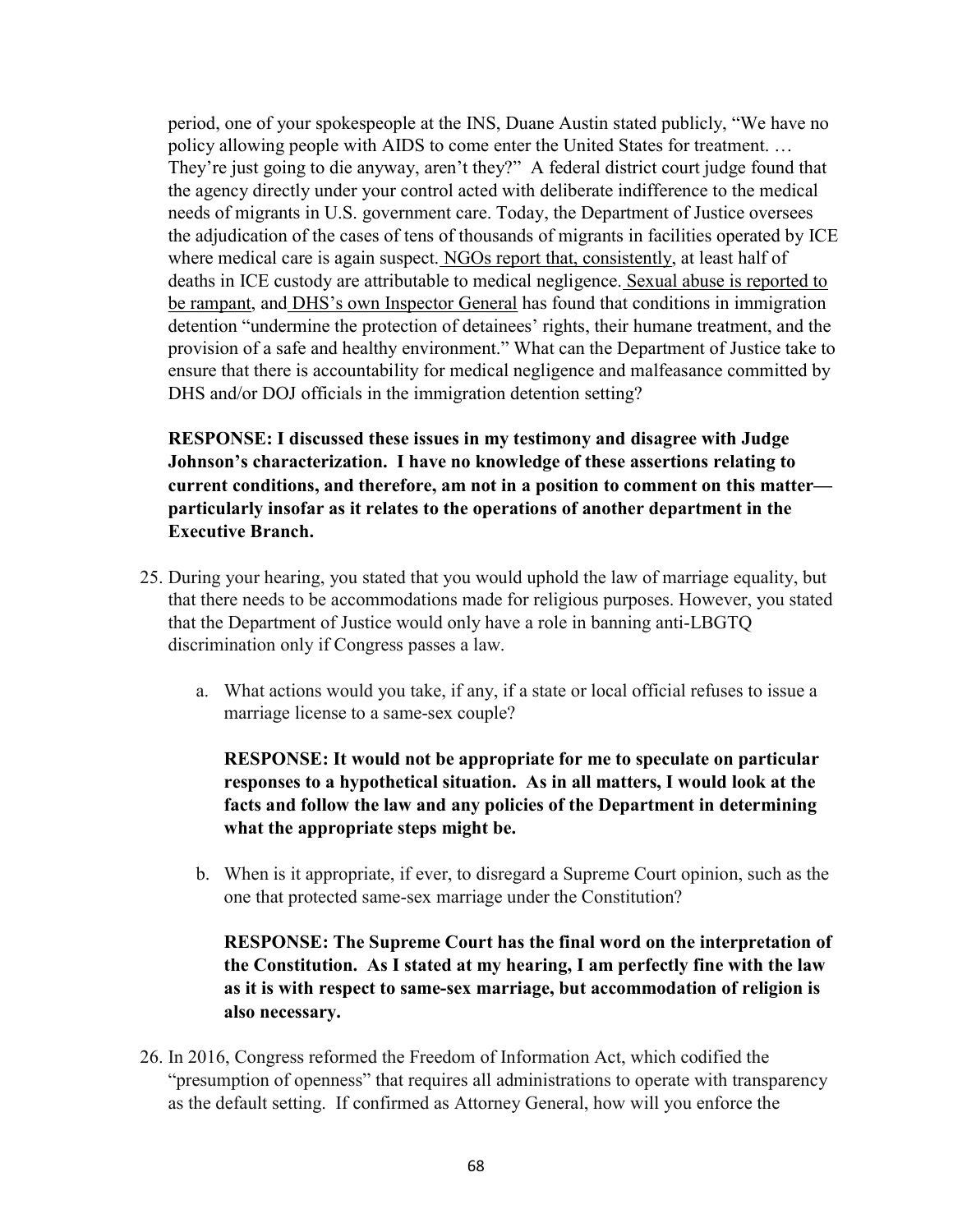presumption of openness? Will you commit to fully enforcing the object and purpose of FOIA and to encourage transparency?

RESPONSE: If confirmed, it will be my goal to be as transparent as possible, consistent with Department policies and practices, applicable laws and regulations, and recognized Executive Branch confidentiality interests. I will ensure that all applicable Freedom of Information Act laws and regulations are properly followed and fully enforced.

- 27. Several reports have come out that T-Mobile executives have repeatedly booked rooms at President Trump's Washington, D.C. hotel. Many have suggested that the executives have booked this hotel in the interest of furthering the success of the merger between T-Mobile and Sprint, which is being reviewed by the Department of Justice.
	- a. Can you guarantee that the decision of the Justice Department's antitrust division merger, if made during your time as Attorney General, will be unaffected by any executives' decision to spend money at the President's hotel?
	- b. What steps will you take to ensure reviews of proposed mergers are free of political considerations?

# RESPONSE: As I mentioned at my confirmation hearing, if I am confirmed, I will ensure that all political considerations, including those you mention, will play no role in the Department's law enforcement activities.

28. In 2005, you testified before Congress that constitutional protections do not apply to Guantanamo detainees because "[t]he determination that a particular foreign person seized on the battlefield is an enemy combatant has always been recognized as a matter committed to the sound judgment of the Commander in Chief and his military forces. There has never been a requirement that our military engage in evidentiary proceedings to establish that each individual captured is, in fact, an enemy combatant." You also argued that even if constitutional protections did apply, the military's "[Combatant Status Review Tribunal] procedures would plainly satisfy any conceivable due process standard that could be found to apply." You recommended that Congress consider legislation to "eliminate entirely the ability of enemy aliens at Guantanamo Bay to file habeas petitions." Congress ultimately did so in the Military Commissions Act of 2006, which the Supreme Court held to be an unconstitutional suspension of the Writ of Habeas Corpus in *Boumediene v. Bush.* In *Boumediene*, the Court also found the military review procedures to be constitutionally inadequate. Do you support the holdings in Boumediene v. Bush as settled law?

### RESPONSE: Yes, the holding in Boumediene is binding Supreme Court precedent that the Department of Justice must follow.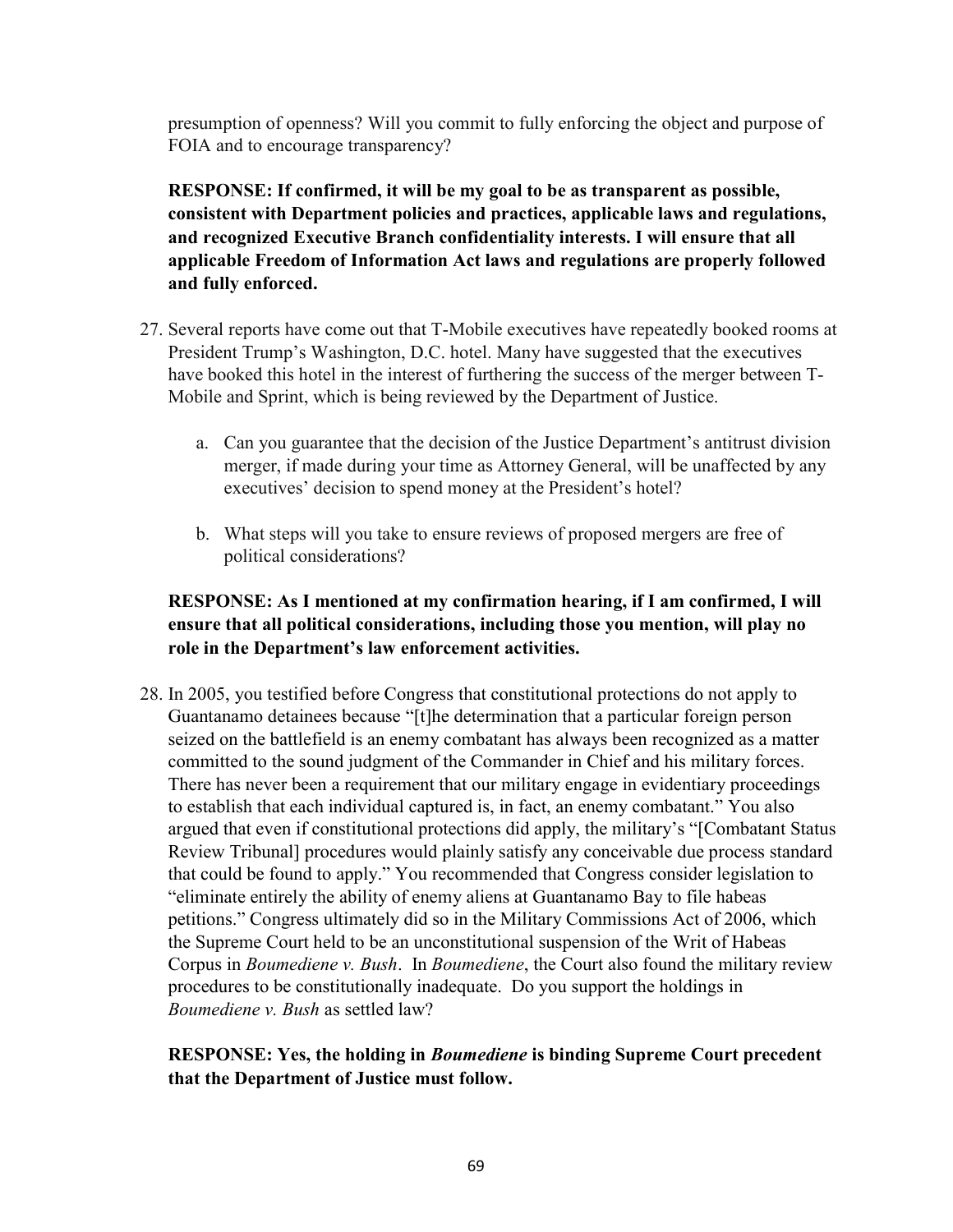29. In 2005, you testified that the Geneva Conventions do not apply to captured individuals affiliated with al Qaeda or the Taliban. The Supreme Court in Hamdan v. Rumsfeld rejected this view and held that Common Article III of the Geneva Conventions apply to the conflict in question. Do you support the holdings in *Hamdan v. Rumsfeld* as settled law?

### RESPONSE: Yes, the holding in Hamdan is binding Supreme Court precedent that the Department of Justice must follow.

30. You stated in 2005 that there "does not appear to be any real argument that these [military commission] trials belong in civilian courts." Since 9/11, there have been 8 convictions in military commissions, half of which have been partially or fully overturned. By contrast, there have been over 600 individuals convicted of terrorismrelated offenses in civilian courts in that same period. The military commission trials of the individuals suspected of committing the 9/11 and U.S.S. Cole terrorist attacks do not yet have start dates. Do you still believe that there is not "any real argument" for prosecuting these cases in Article III federal courts?

RESPONSE: I support the use of both Article III courts and military commissions, as appropriate, for prosecuting perpetrators of terrorism against the United States. In deciding which forum to use in any particular case, the government should evaluate all the facts and circumstances and the law to determine which options are legally and practically available and best serve our national security interests.

- 31. In recent years, there have been hundreds of cases in which individuals were exonerated based on faulty forensic evidence. This has long been an issue of bipartisan concern, and Senator Grassley and I have raised it on numerous occasions with officials from the Justice Department.
	- a. Will you commit to working with Members of this Committee to ensure that law enforcement and criminal justice stakeholders have the strongest and most reliable forensic tools possible to ensure that crimes are solved, public safety is protected, and wrongful convictions are avoided?

### RESPONSE: I would be pleased to work with the Committee on these issues.

b. As you know, the FBI reviewed thousands of cases involving erroneous hair analysis testimony, resulting in the exoneration of innocent people and, in some cases, the identification of the true perpetrators of crimes. They then performed a Root Cause Analysis (RCA) to begin to understand what exactly led to the incredible amount of erroneous testimony. Will you work with the FBI and others to ensure that this RCA is completed promptly and that its results are made public